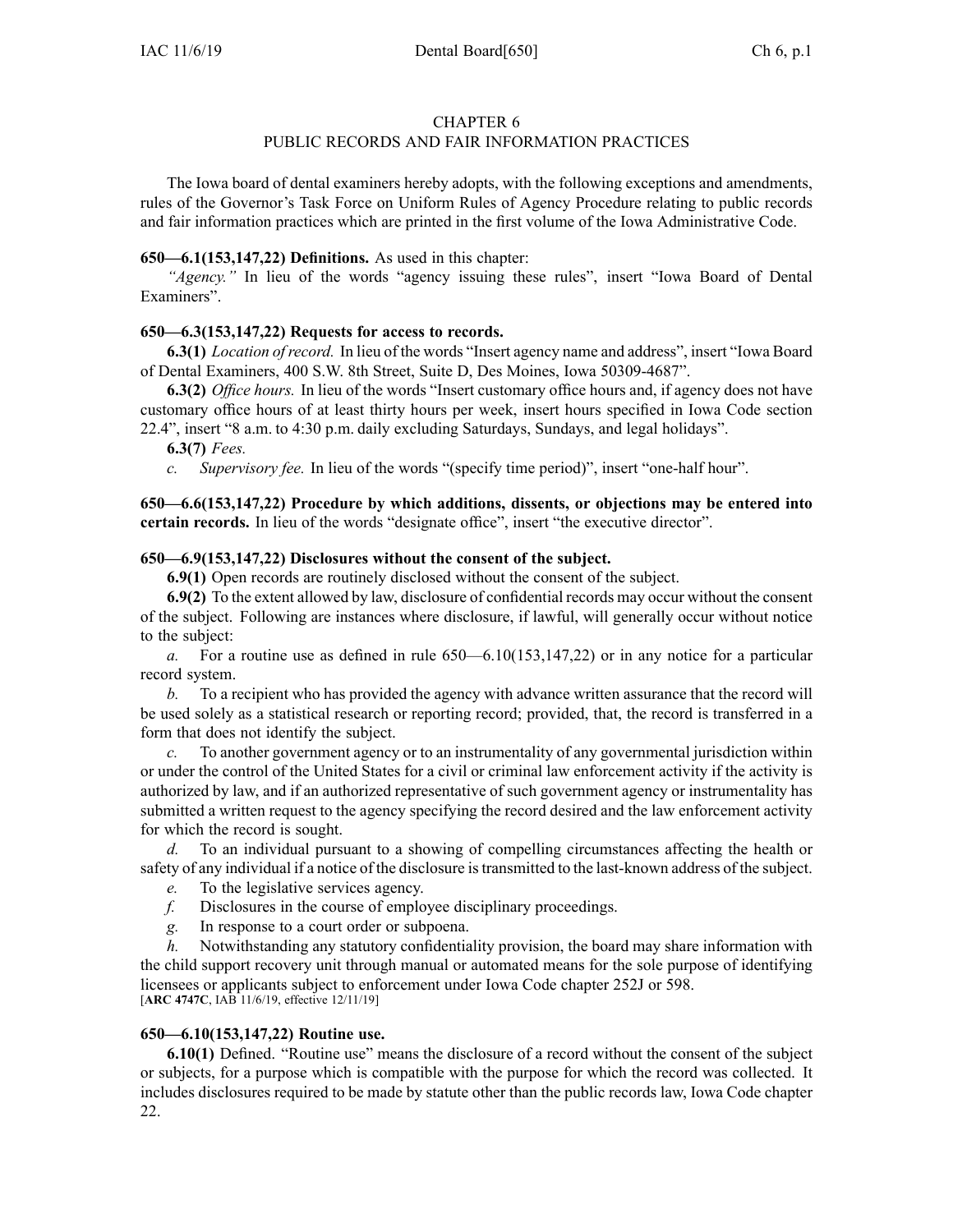**6.10(2)** To the extent allowed by law, the following uses are considered routine uses of all agency records:

*a.* Disclosure to those officers, employees, investigators, members or agents of the agency who have a need for the record in the performance of their duties. The custodian of the record may upon reques<sup>t</sup> of any officer or employee, investigator, or member, or on the custodian's own initiative, determine what constitutes legitimate need to use confidential records.

*b.* Disclosure of information indicating an apparen<sup>t</sup> violation of the law to appropriate law enforcement authorities for investigation and possible criminal prosecution, civil court action, or regulatory order.

*c.* Disclosure to the department of inspections and appeals for matters in which it is performing services or functions on behalf of the agency.

*d.* Transfers of information within the agency and among board members; to other state agencies, boards and departments; federal agencies; to agencies in other states; national associations; or to local units of governmen<sup>t</sup> as appropriate to administer the agency's statutory authority.

Information released to staff of federal and state entities for audit purposes or for purposes of determining whether the agency is operating <sup>a</sup> program lawfully.

*f.* Any disclosure specifically authorized by the statute under which the record was collected or maintained.

*g.* Disclosure to the attorney general's office for use in performing its official functions.

*h.* Disclosure to the public and news media of pleadings, motions, orders, final decisions, and informal settlements filed in licensee disciplinary proceedings.

*i.* Transmittal to the district court of the record in a disciplinary hearing, pursuant to Iowa Code section [17A.19\(6\)](https://www.legis.iowa.gov/docs/ico/section/17A.19.pdf), regardless of whether the hearing was opened or closed.

#### **650—6.11(153,147,22) Consensual disclosure of confidential records.**

**6.11(1)** *Consent to disclosure by <sup>a</sup> subject individual.* To the extent permitted by law, the subject may consent in writing to agency disclosure of confidential records as provided in rule [650—6.7](https://www.legis.iowa.gov/docs/iac/rule/650.6.7.pdf)(153,147,22).

**6.11(2)** *Complaints to public officials.* A letter from the subject of <sup>a</sup> confidential record to <sup>a</sup> public official which seeksthe official'sintervention on behalf of the subject in <sup>a</sup> matter that involvesthe agency may to the extent permitted by law be treated as an authorization to release sufficient information about the subject to the official to resolve the matter.

**6.11(3)** *Obtaining information from <sup>a</sup> third party.* The agency is required to obtain information to verify and investigate applications for licensure or permit, complaints concerning licensees, and alleged violations of law and statute. Requests to third parties for this information may involve the release of records requiring special procedures.

*a.* Where necessary, the agency shall obtain from the subject individual an authorization for the release of specially protected information on <sup>a</sup> form that meets the requirements of the law.

*b.* To obtain alcohol and drug abuse patient information, the agency shall obtain special authorization from the subject individual on <sup>a</sup> "Consent to Release Alcohol and Drug Abuse Patient Information" form or other appropriate form.

*c.* The agency is authorized by law to subpoena books, papers, records, and any other real evidence, whether or not privileged or confidential under law, to help it determine whether it should institute an administrative hearing.

#### **650—6.12(153,147,22) Release to subject.**

**6.12(1)** The subject of <sup>a</sup> confidential record may file <sup>a</sup> written reques<sup>t</sup> to review confidential records about that person as provided in rule [650—6.6](https://www.legis.iowa.gov/docs/iac/rule/650.6.6.pdf)(153,147,22). However, the agency need not release the following records to the subject:

The identity of a person providing information to the agency need not be disclosed directly or indirectly to the subject of the information when the information is authorized to be held confidential pursuan<sup>t</sup> to Iowa Code section [22.7\(18\)](https://www.legis.iowa.gov/docs/ico/section/22.7.pdf) or other provisions of law.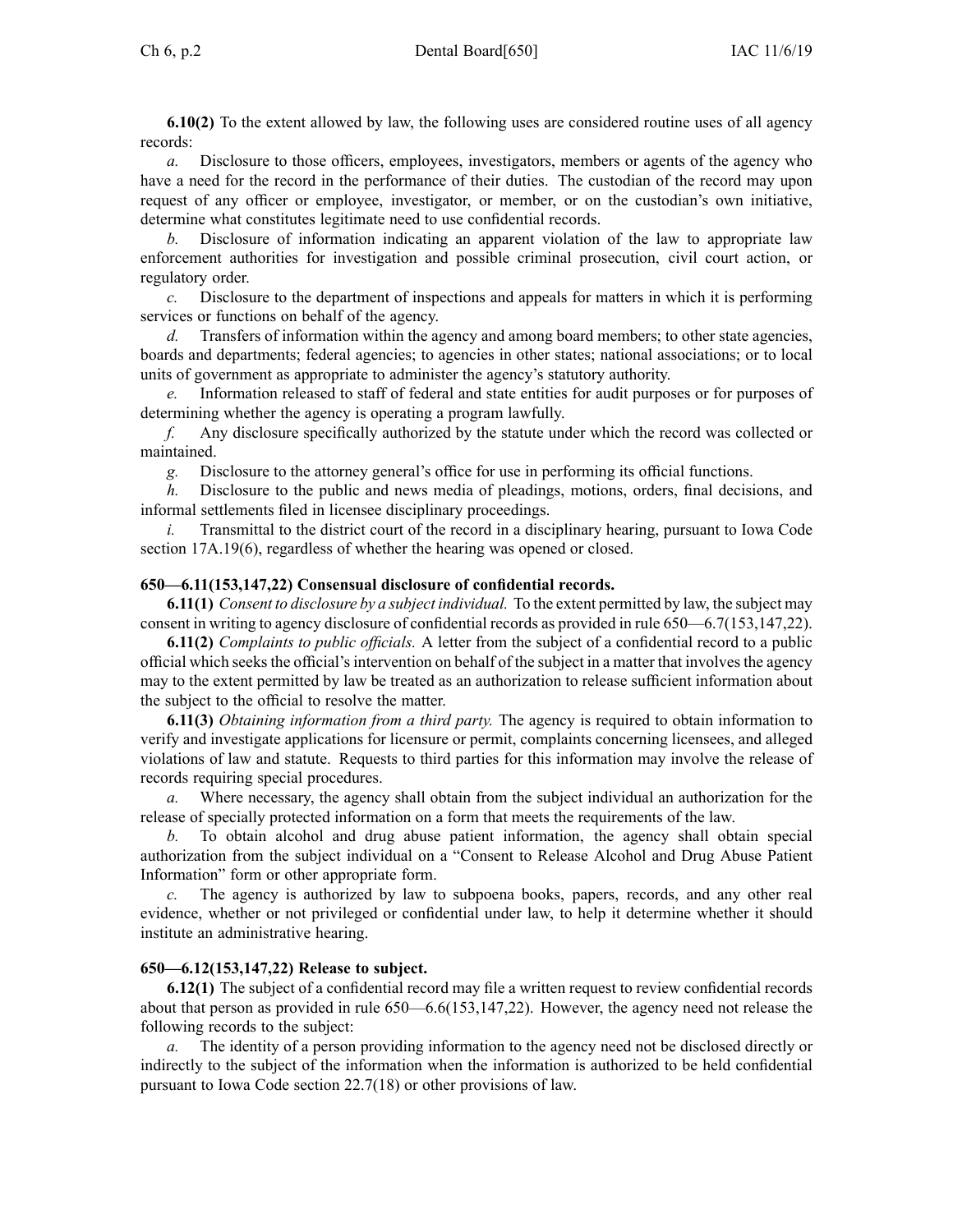*b.* Records need not be disclosed to the subject when they are the work product of an attorney or are otherwise privileged.

*c.* Peace officers' investigative reports may be withheld from the subject, excep<sup>t</sup> as required by the provisions of Iowa Code section [22.7\(5\)](https://www.legis.iowa.gov/docs/ico/section/22.7.pdf).

*d.* All information in licensee complaint and investigation files maintained by the board for purposes of licensee discipline are required to be withheld from the subject prior to the filing of formal charges and the notice of hearing in <sup>a</sup> licensee disciplinary proceeding.

*e.* As otherwise authorized by state or federal law or rule.

**6.12(2)** Where <sup>a</sup> record has multiple subjects with interest in the confidentiality of the record, the agency may take reasonable steps to protect confidential information relating to another subject.

### **650—6.13(153,147,22) Availability of records.**

**6.13(1)** *General.* Agency records are open for public inspection and copying unless otherwise provided by rule or law.

**6.13(2)** *Confidential records.* The following records may be withheld from public inspection. Records are listed by category, according to the legal basis for withholding them from public inspection.

*a.* Tax records made available to the agency. (Iowa Code sections [422.20](https://www.legis.iowa.gov/docs/ico/section/422.20.pdf) and [422.72](https://www.legis.iowa.gov/docs/ico/section/422.72.pdf))

*b.* Prior to initiation of <sup>a</sup> contested case, all complaint files, investigation files, other investigation reports, and other investigative information in the possession of the board or its employees or agents which relates to licensee or registrant discipline. (Iowa Code section [272C.6\(4\)](https://www.legis.iowa.gov/docs/ico/section/272C.6.pdf))

*c.* Criminal history, prior misconduct or investigative information relating to an applicant for licensure or registration. (Iowa Code section [147.21\(1\)](https://www.legis.iowa.gov/docs/ico/section/147.21.pdf))

*d.* Information relating to results of an examination for licensure, registration, or certification other than final score excep<sup>t</sup> for information about results of an examination which is given to the person who took the examination. (Iowa Code section [147.21\(3\)](https://www.legis.iowa.gov/docs/ico/section/147.21.pdf))

*e.* Information relating to the contents of an examination for licensure, registration, or certification. (Iowa Code section [147.21\(2\)\)](https://www.legis.iowa.gov/docs/ico/section/147.21.pdf)

*f.* Information contained in professional substance abuse reports or other investigative reports relating to the abuse of controlled substances. (Iowa Code section [124.504\)](https://www.legis.iowa.gov/docs/ico/section/124.504.pdf)

*g.* Minutes of closed meetings of the board. (Iowa Code section [21.5\(4\)](https://www.legis.iowa.gov/docs/ico/section/21.5.pdf))

*h.* Records of closed session board disciplinary hearings. (Iowa Code sections [272C.6\(1\)](https://www.legis.iowa.gov/docs/ico/section/272C.6.pdf) and [21.5\(4\)](https://www.legis.iowa.gov/docs/ico/section/21.5.pdf))

*i.* Information or records received from a restricted source and any other information or records made confidential by law.

*j.* Identifying details in final orders, decisions, and opinions to the extent required to preven<sup>t</sup> <sup>a</sup> clearly unwarranted invasion of personal privacy or trade secrets under Iowa Code section [17A.3\(1\)](https://www.legis.iowa.gov/docs/ico/section/17A.3.pdf)*"d."*

Those portions of agency staff manuals, instructions or other statements issued which set forth criteria or guidelinesto be used by agency staff in conducting audits, in making inspections, in negotiating settlements, or in the selection or handling of cases, such as operational tactics or allowable tolerances or criteria for the defense, prosecution or settlement of cases, when disclosure of these statements would:

(1) Enable law violators to avoid detection;

(2) Facilitate disregard of requirements imposed by law; or

(3) Give <sup>a</sup> clearly improper advantage to persons who are in an adverse position to the agency. (See Iowa Code sections [17A.2](https://www.legis.iowa.gov/docs/ico/section/17A.2.pdf) and [17A.3](https://www.legis.iowa.gov/docs/ico/section/17A.3.pdf))

*l.* Records which constitute attorney work product, attorney-client communications, or which are otherwise privileged. Attorney work product is confidential under Iowa Code sections [22.7\(4\)](https://www.legis.iowa.gov/docs/ico/section/22.7.pdf), [622.10](https://www.legis.iowa.gov/docs/ico/section/622.10.pdf), and [622.11](https://www.legis.iowa.gov/docs/ico/section/622.11.pdf), Iowa R.C.P. 122(c), Fed. R. Civ. P. 26 (b)(3), and case law. Attorney-client communications are confidential under Iowa Code sections [622.10](https://www.legis.iowa.gov/docs/ico/section/622.10.pdf) and [622.11](https://www.legis.iowa.gov/docs/ico/section/622.11.pdf), the rules of evidence, the Code of Professional Responsibility, and case law.

*m.* Any other records made confidential by law.

*n.* Records which are exemp<sup>t</sup> from disclosure under Iowa Code section [22.7](https://www.legis.iowa.gov/docs/ico/section/22.7.pdf).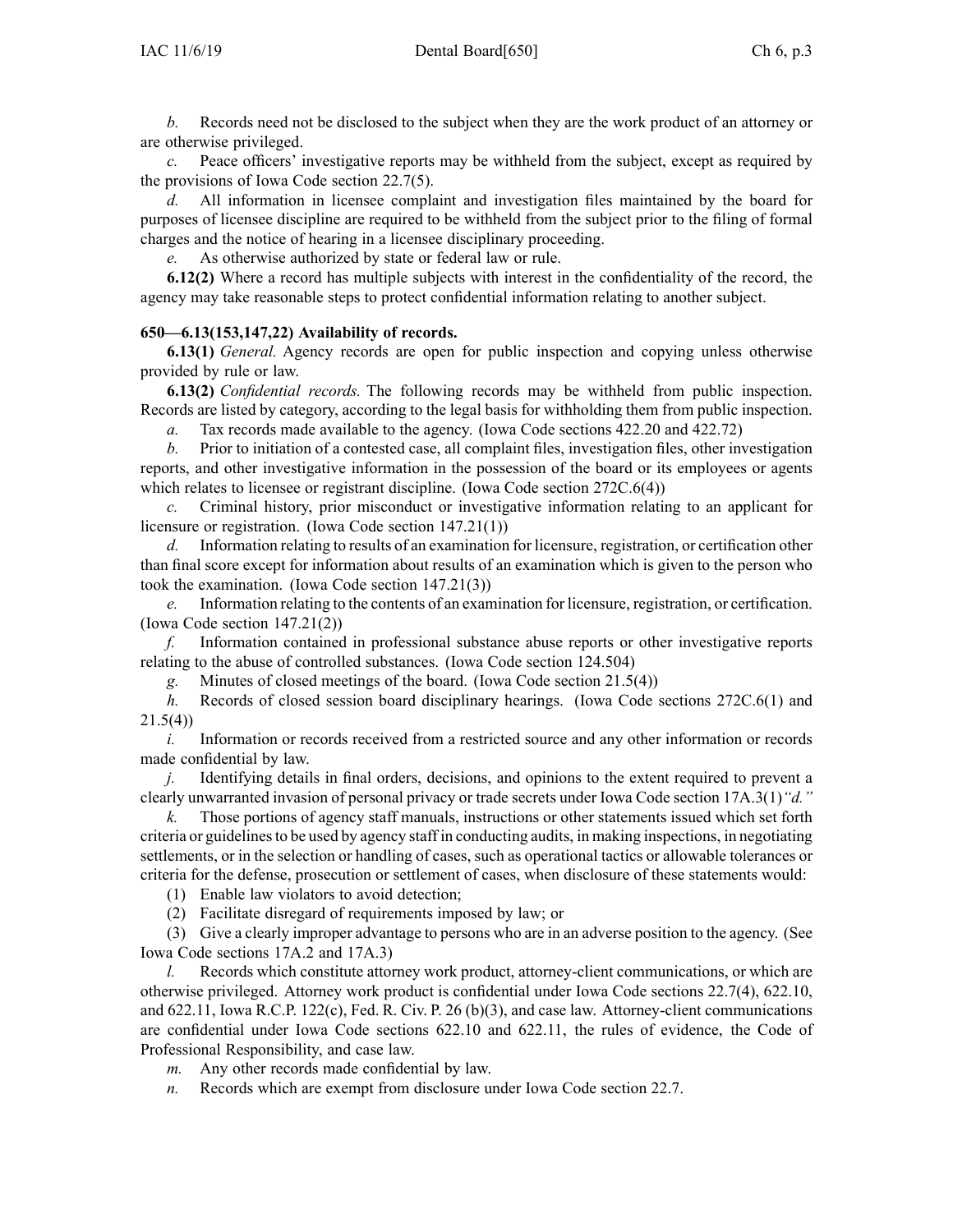*o.* Information in nonlicensee investigation files maintained by the board which are otherwise exemp<sup>t</sup> from disclosure under Iowa Code section [22.7](https://www.legis.iowa.gov/docs/ico/section/22.7.pdf) or other provisions of law.

**6.13(3)** *Authority to release confidential records.* The agency may have discretion to disclose some confidential records which are exemp<sup>t</sup> from disclosure under Iowa Code section [22.7](https://www.legis.iowa.gov/docs/ico/section/22.7.pdf) or other law. Any person may reques<sup>t</sup> permission to inspect records withheld from inspection under <sup>a</sup> statute which authorizes limited or discretionary disclosure as provided in rule [650—6.4](https://www.legis.iowa.gov/docs/iac/rule/650.6.4.pdf)(153,147,22). If the agency initially determines that it will release such records, the agency may, where appropriate, notify interested parties and withhold the records from inspections as provided in subrule [6.4\(3\)](https://www.legis.iowa.gov/docs/iac/rule/650.6.4.pdf).

**650—6.14(153,147,22) Personally identifiable information.** This rule describes the nature and extent of personally identifiable information which is collected, maintained, and retrieved by the agency by personal identifier in record systems as defined in rule [650—6.1](https://www.legis.iowa.gov/docs/iac/rule/650.6.1.pdf)(153,147,22). For each record system, this rule describes the legal authority for the collection of that information, the means of storage of that information and indicates whether <sup>a</sup> data processing system matches, collates, or permits the comparison of personally identifiable information in one record system with personally identifiable information in another record system. The record systems maintained by the agency are:

**6.14(1)** *Information on nonlicensee investigation files maintained by the board.* This information is collected by the board pursuan<sup>t</sup> to the authority granted in Iowa Code sections [147.2](https://www.legis.iowa.gov/docs/ico/section/147.2.pdf), [147.83](https://www.legis.iowa.gov/docs/ico/section/147.83.pdf), [147.84](https://www.legis.iowa.gov/docs/ico/section/147.84.pdf), [147.85](https://www.legis.iowa.gov/docs/ico/section/147.85.pdf), and [147.93](https://www.legis.iowa.gov/docs/ico/section/147.93.pdf). This information is stored on paper only. This information is <sup>a</sup> public record excep<sup>t</sup> to the extent that certain information may be exemp<sup>t</sup> from disclosure under Iowa Code section [22.7](https://www.legis.iowa.gov/docs/ico/section/22.7.pdf) or other provisions of law.

**6.14(2)** *Information in complaint, compliance, and investigative files maintained by the board for the purposes of discipline.* This information is collected pursuan<sup>t</sup> to Iowa Code sections [153.33](https://www.legis.iowa.gov/docs/ico/section/153.33.pdf), [272C.3](https://www.legis.iowa.gov/docs/ico/section/272C.3.pdf), and [272C.9](https://www.legis.iowa.gov/docs/ico/section/272C.9.pdf). This information is stored electronically and on paper. This information is required to be kept confidential pursuan<sup>t</sup> to Iowa Code section [272C.6\(4\)](https://www.legis.iowa.gov/docs/ico/section/272C.6.pdf). However, information may be released to the licensee or registrant once <sup>a</sup> disciplinary proceeding is commenced by the filing of <sup>a</sup> formal statement of charges and the notice of hearing.

**6.14(3)** *Records of board disciplinary hearings.* These records contain information about licensees and persons under the board's jurisdiction who are subject of <sup>a</sup> board disciplinary proceeding or other action. Thisinformation is collected by the board pursuan<sup>t</sup> to the authority granted in Iowa Code sections [153.23](https://www.legis.iowa.gov/docs/ico/section/153.23.pdf) and [153.33](https://www.legis.iowa.gov/docs/ico/section/153.33.pdf), and chapter [272C](https://www.legis.iowa.gov/docs/ico/chapter/272C.pdf). This information is stored electronically and on paper. These records may also contain the following:

*a.* Formal charges and notices of hearings and final written decisions imposing sanctions, including informal stipulations and settlements. This information is collected by the board pursuan<sup>t</sup> to the authority granted in Iowa Code sections [153.23](https://www.legis.iowa.gov/docs/ico/section/153.23.pdf) and [153.33](https://www.legis.iowa.gov/docs/ico/section/153.33.pdf) and chapter [272C](https://www.legis.iowa.gov/docs/ico/chapter/272C.pdf). This information is stored electronically and on paper. This information is <sup>a</sup> public record pursuan<sup>t</sup> to Iowa Code sections [272C.5](https://www.legis.iowa.gov/docs/ico/section/272C.5.pdf) and [272C.6](https://www.legis.iowa.gov/docs/ico/section/272C.6.pdf).

*b.* Court reporter notes, tape recordings, exhibits, pleadings, motions, orders, and other documents that constitute the record in <sup>a</sup> disciplinary hearing. If <sup>a</sup> hearing is closed pursuan<sup>t</sup> to Iowa Code section [272C.6\(1\)](https://www.legis.iowa.gov/docs/ico/section/272C.6.pdf), the record is confidential under Iowa Code section [21.5\(4\)](https://www.legis.iowa.gov/docs/ico/section/21.5.pdf). This information is collected by the board pursuan<sup>t</sup> to the authority granted in Iowa Code sections [153.23](https://www.legis.iowa.gov/docs/ico/section/153.23.pdf) and [153.33](https://www.legis.iowa.gov/docs/ico/section/153.33.pdf), and chapter [272C](https://www.legis.iowa.gov/docs/ico/chapter/272C.pdf). This information is stored on recorder tape or paper only.

**6.14(4)** *Continuing education records.* These records contain educational information about persons registered or licensed by the board. This information is collected pursuan<sup>t</sup> to the authority granted in Iowa Code section [272C.2](https://www.legis.iowa.gov/docs/ico/section/272C.2.pdf). This information is stored on paper only.

**6.14(5)** *Sponsors of continuing education.* These records contain information concerning continuing education sponsors, annual reports, recertification forms, courses, and attendance sheets. This information is collected pursuan<sup>t</sup> to Iowa Code section [272C.2](https://www.legis.iowa.gov/docs/ico/section/272C.2.pdf). This information is stored on paper only.

**6.14(6)** *Application records.* These records contain information about applicants which may include name, address, telephone number, social security number, place of birth, date of birth, education, certifications, examinations with scores, character references, fingerprints, diplomas and any additional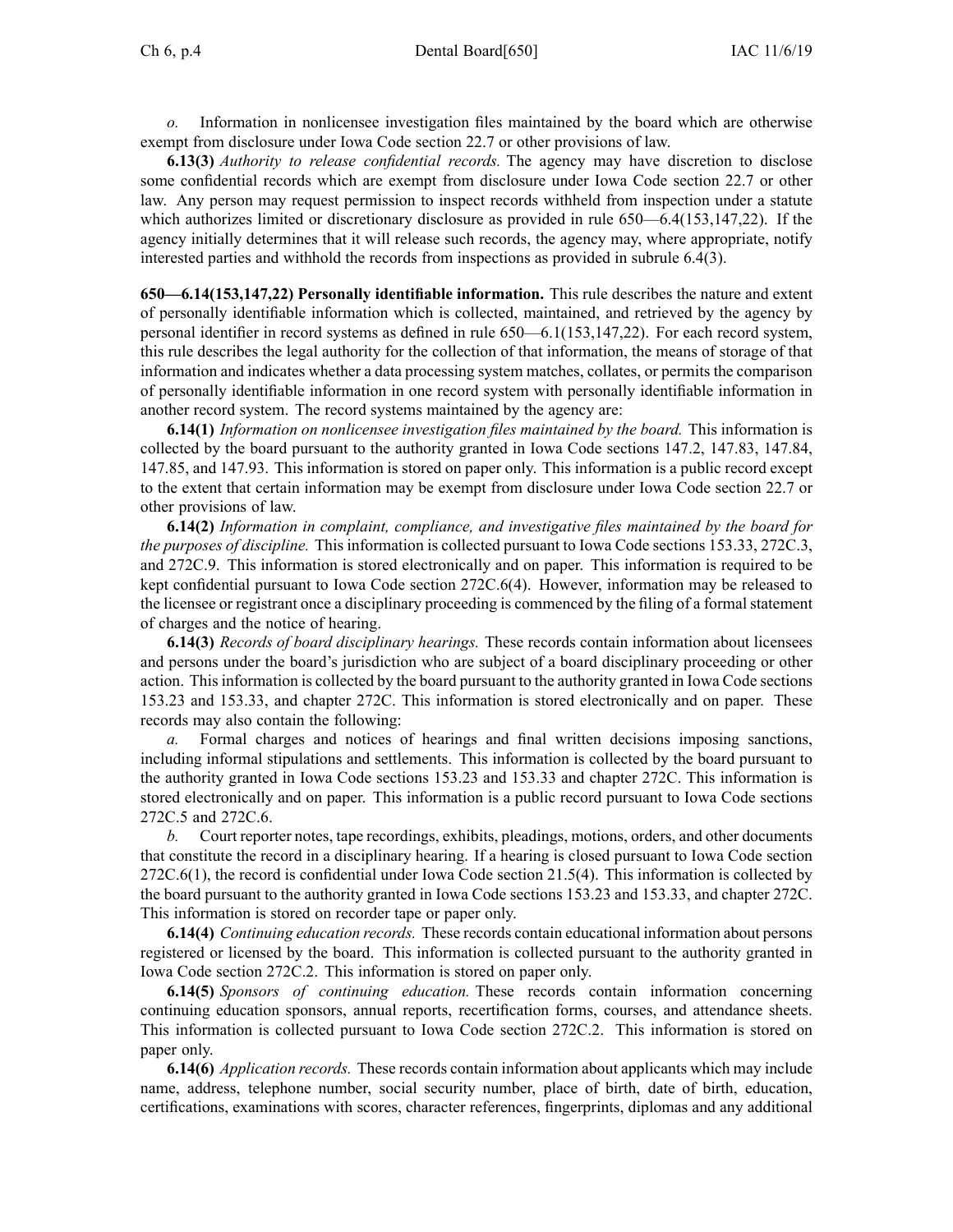information the board may request. This information is collected by the board pursuan<sup>t</sup> to Iowa Code sections [147.2](https://www.legis.iowa.gov/docs/ico/section/147.2.pdf), [153.21](https://www.legis.iowa.gov/docs/ico/section/153.21.pdf), [153.22](https://www.legis.iowa.gov/docs/ico/section/153.22.pdf), and 153.37 to [153.39](https://www.legis.iowa.gov/docs/ico/section/153.37-39.pdf). This information is stored electronically and on paper. The personal information contained in these records may be confidential in whole or in par<sup>t</sup> pursuant to Iowa Code sections  $147.21(1)$  to  $147.21(3)$ ,  $22.7(1)$ , and  $22.7(19)$  or other provisions of law.

**6.14(7)** *Examination records.* These records contain examination information and scores for any of the following examinations: Joint Commission on National Dental Examinations; Joint Commission on National Dental Hygiene Examinations; Central Regional Dental Testing Service, Inc. examinations; Iowa jurisprudence examinations; state radiography examinations; state dental examinations; state dental hygiene examinations; and state dental assistant registration examinations. This information is collected by the board pursuan<sup>t</sup> to Iowa Code sections [147.21](https://www.legis.iowa.gov/docs/ico/section/147.21.pdf) and [147.34](https://www.legis.iowa.gov/docs/ico/section/147.34.pdf). Thisinformation isstored electronically and on paper. The information contained in these records is confidential in par<sup>t</sup> pursuan<sup>t</sup> to Iowa Code sections [147.21\(2\)](https://www.legis.iowa.gov/docs/ico/section/147.21.pdf), [147.21\(3\)](https://www.legis.iowa.gov/docs/ico/section/147.21.pdf), [22.7\(1\)](https://www.legis.iowa.gov/docs/ico/section/22.7.pdf), and [22.7\(19\)](https://www.legis.iowa.gov/docs/ico/section/22.7.pdf).

**6.14(8)** *Licensure, registration, permit or certification records.* These records contain information about currently, previously, or reinstated licensed dentists, dental hygienists, and dental assistants. This information includes name of license, registration, permit or certificate holder, license, registration, permit or certificate number, date issued, current renewal status and current address. This information is collected by the board pursuan<sup>t</sup> to the authority granted in Iowa Code sections [136C.2](https://www.legis.iowa.gov/docs/ico/section/136C.2.pdf), [147.2](https://www.legis.iowa.gov/docs/ico/section/147.2.pdf), [147.10](https://www.legis.iowa.gov/docs/ico/section/147.10.pdf), [153.22](https://www.legis.iowa.gov/docs/ico/section/153.22.pdf), [153.23](https://www.legis.iowa.gov/docs/ico/section/153.23.pdf), and [153.30](https://www.legis.iowa.gov/docs/ico/section/153.30.pdf). This information is stored electronically and on paper.

**6.14(9)** *Personnel files.* The agency maintains files containing information about employees, families and dependents, and applicants for positions with the agency. The files include payroll records, biographical information, medical information relating to disability, performance reviews and evaluations, disciplinary information, information required for tax withholding, information concerning employee benefits, affirmative action reports, and other information concerning the employer-employee relationship. Some of this information is confidential under Iowa Code section [22.7\(11\)](https://www.legis.iowa.gov/docs/ico/section/22.7.pdf).

**6.14(10)** *Compliance reports.* These records contain information about dentists and their dental facilities which are inspected to determine compliance with board regulations including the use of parenteral sedation, general anesthesia, or nitrous oxide by dentists in dental facilities. This information is collected by the board pursuan<sup>t</sup> to the authority granted in Iowa Code section [153.20](https://www.legis.iowa.gov/docs/ico/section/153.20.pdf). The information contained in these reports is confidential in whole or in par<sup>t</sup> pursuan<sup>t</sup> to Iowa Code sections [22.7\(5\)](https://www.legis.iowa.gov/docs/ico/section/22.7.pdf), [272C.3](https://www.legis.iowa.gov/docs/ico/section/272C.3.pdf), and [272C.6\(4\)](https://www.legis.iowa.gov/docs/ico/section/272C.6.pdf). This information is stored electronically and on paper.

**6.14(11)** *Litigation files.* These files or records contain information regarding litigation or anticipated litigation, which includes judicial and administrative proceedings. The records include briefs, depositions, docket sheets, documents, correspondence, attorney notes, memoranda, research materials, witness information, investigation materials, information compiled under the direction of the attorney, and case managemen<sup>t</sup> records. The files contain materials which are confidential as attorney work product and attorney-client communications. Some materials are confidential under other applicable provisions of law or because of <sup>a</sup> court order. Persons wishing copies of pleadings and other documents filed in litigation should obtain these from the clerk of the appropriate court which maintains the official copy.

**650—6.15(153,147,22) Other groups of records.** This rule describes groups of records maintained by the agency other than record systems as defined in rule [650—6.1](https://www.legis.iowa.gov/docs/iac/rule/650.6.1.pdf)(153,147,22). These records are routinely available to the public. However, the agency's files of these records may contain confidential information as discussed in rule [650—6.13](https://www.legis.iowa.gov/docs/iac/rule/650.6.13.pdf)(153,147,22). This information is stored electronically and on paper. The records listed may contain information about individuals.

**6.15(1)** Board agendas, minutes, news releases, statistical reports and compilations, newsletters, publications, correspondence, opinions, rulings, and other information intended for the public excep<sup>t</sup> those records concerning closed sessions which are exemp<sup>t</sup> from disclosure under Iowa Code section [21.5](https://www.legis.iowa.gov/docs/ico/section/21.5.pdf) or which are otherwise confidential by law. These records may contain information about individuals, including board members and staff. This information is collected pursuan<sup>t</sup> to Iowa Code section [21.3](https://www.legis.iowa.gov/docs/ico/section/21.3.pdf). This information is stored electronically and on paper.